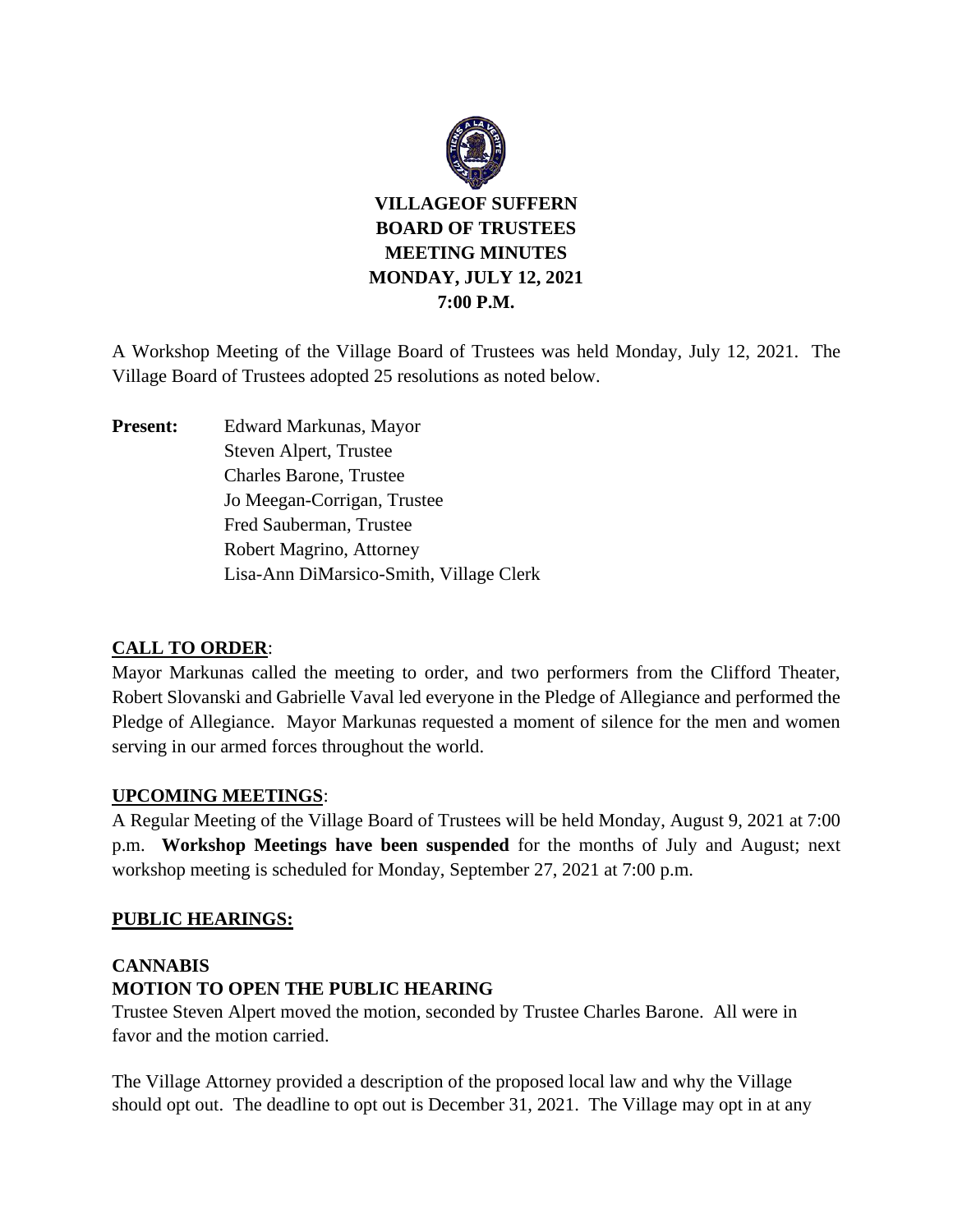time but only can opt out by December 31, 2021. He also informed the Board that the Cannabis Board to date has not yet been established. Resident, Michael Curley commented.

## **MOTION TO CLOSE THE PUBLIC HEARING**

Trustee Jo Meegan-Corrigan moved the motion, seconded by Trustee Charles Barone. All were in favor and the motion carried.

## **RESOLUTION 120 Of 2021**

# **DECLARE VILLAGE BOARD LEAD AGENCY UNDER SEQRA IN CONNECTION WITH PROPOSED LOCAL LAW, AMENDING THE VILLAGE CODE TO ESTABLISH A NEW CHAPTER 102, ENTITLED "CANNABIS"**

A motion to approve the foregoing resolution was made by Trustee Charles Barone and seconded by Trustee Fred Sauberman and passed unanimously.

## **RESOLUTION 121 Of 2021**

**ADOPT LOCAL LAW 3 OF 2021,** *SUBJECT TO PERMISSIVE REFERENDUM***, AMENDING THE VILLAGE CODE TO ESTABLISH A NEW CHAPTER 102 ENTITLED "CANNABIS", SPECIFICALLY CODIFYING THE VILLAGE BOARD'S INTENT TO OPT-OUT FROM ALLOWING CANNABIS RETAIL DISPENSARIES AND ON-SITE CONSUMPTION SITES WITHIN THE VILLAGE, AND REQUESTING THE CANNABIS CONTROL BOARD TO PROHIBIT SUCH RETAIL DISPENSERIES AND ON-SITE CONSUMPTION SITES WITHIN THE VILLAGE OF SUFFERN, AS AUTHORIZED BY N.Y.S. CANNABIS LAW ARTICLES 4 AND 6.**

A motion to approve the foregoing resolution was made by Trustee Charles Barone and seconded by Trustee Fred Sauberman and passed unanimously.

*This resolution is subject to permissive referendum*.

# **CDBG 2021 PROJECT RECOMMENDATION – WEST MAPLE AVENUE SIDEWALK – PHASE 2**

## **MOTION TO OPEN THE PUBLIC HEARING**

Trustee Charles Barone moved the motion, seconded by Steven Alpert. All were in favor and the motion carried.

Fred Rella, Grant writer for the Village provided some history on the recommended project. The cost has increased due to Covid, and the project is now starting the second phase.

## **MOTION TO CLOSE THE PUBLIC HEARING**

Trustee Jo Meegan-Corrigan moved the motion, seconded by Trustee Charles Barone. All were in favor and the motion carried.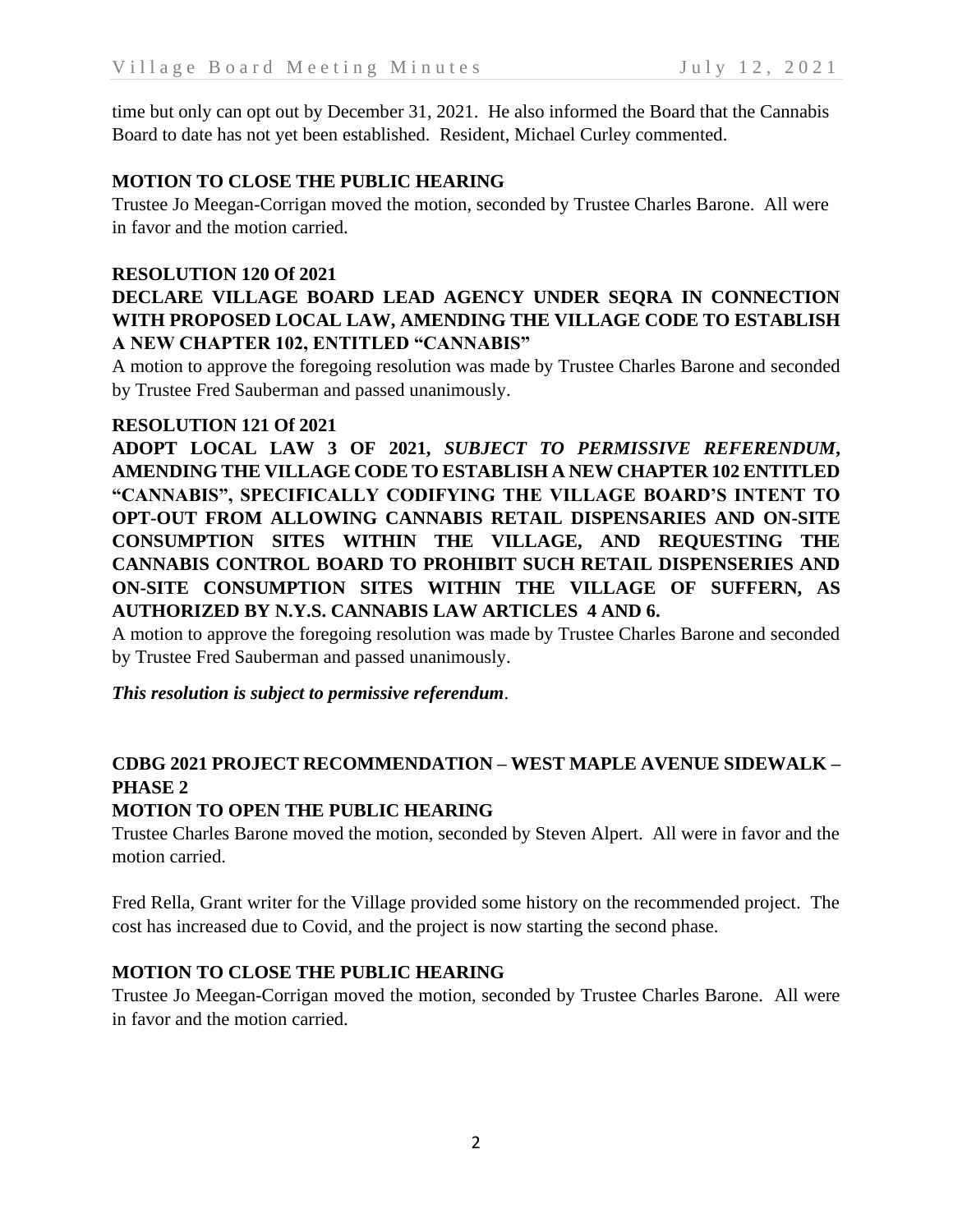#### **RESOLUTION NO. 122 OF 2021**

# **A RESOLUTION ACCEPTING THE VILLAGE OF SUFFERN CITIZEN ADVISORY COMMITTEE RECOMMENDATION FOR THE 2021 CDBG WEST MAPLE AVENUE SIDEWALK PROJECT-PHASE 2**

A motion to approve the foregoing resolution was made by Trustee Jo Meegan-Corrigan and seconded by Trustee Charles Barone. All were in favor and the motion carried.

## **ACTION ITEMS AND DEPARTMENTAL UPDATES:**

**FIRE DEPARTMENT** – Thanked the Board for allowing to attend the Fireman's Parade in Port Jervis. They were awarded 2 trophies. Discussed sale of tanker.

## **RESOLUTION NO. 123 OF 2021 ACCEPTING YOEL WEINBERGER AS NEW MEMBER, OVER 18, IN HOOK & LADDER, VOLUNTEER HOSE CO. 1**

The foregoing resolution was made by Trustee Jo Meegan-Corrigan, seconded by Trustee Steven Alpert, and passed unanimously by the Board.

# **RESOLUTION NO. 124 OF 2021 ACCEPTING WILLIAM ALTER AS NEW MEMBER, OVER 18, IN HOOK & LADDER, VOLUNTEER HOSE CO. 1**

The foregoing resolution was made by Trustee Steven Alpert, seconded by Trustee Jo Meegan-Corrigan, and passed unanimously by the Board.

## **RESOLUTION NO. 125 OF 2021**

# **AUTHORIZING VILLAGE OF SUFFERN FIRE DEPARTMENT PERMISSION TO SURPLUS (7) SET OF TURNOUT GEAR TO BE DONATED TO THE ROCKLAND COUNTY FIRE EXPLORER POST**

A motion to approve the foregoing resolution was made by Trustee Jo Meegan-Corrigan and seconded by Trustee Charles Barone and passed unanimously by the Board.

**POLICE DEPARTMENT** - Provided update on the number of calls responded to in the Village. Dare Hockey applications are currently being accepted. The final stages of the station renovations are almost complete. The Department has applied for 3 Federally funded grants.

## **RESOLUTION NO. 126 OF 2021**

# **APPOINTING DANIEL WYNNE TO THE POLICE OFFICER FULL TIME**

A motion to approve the foregoing resolution was made by Trustee Steven Alpert and seconded by Trustee Charles Barone and passed unanimously by the Board.

**CULTURE AND RECREATION** – Provided updates on the events that will be approaching within the next few weeks in the Village. Pool registrations are currently being accepted. Announced the Vincent Crotty Fund Annual Softball Tournament dates - August 5 – 8.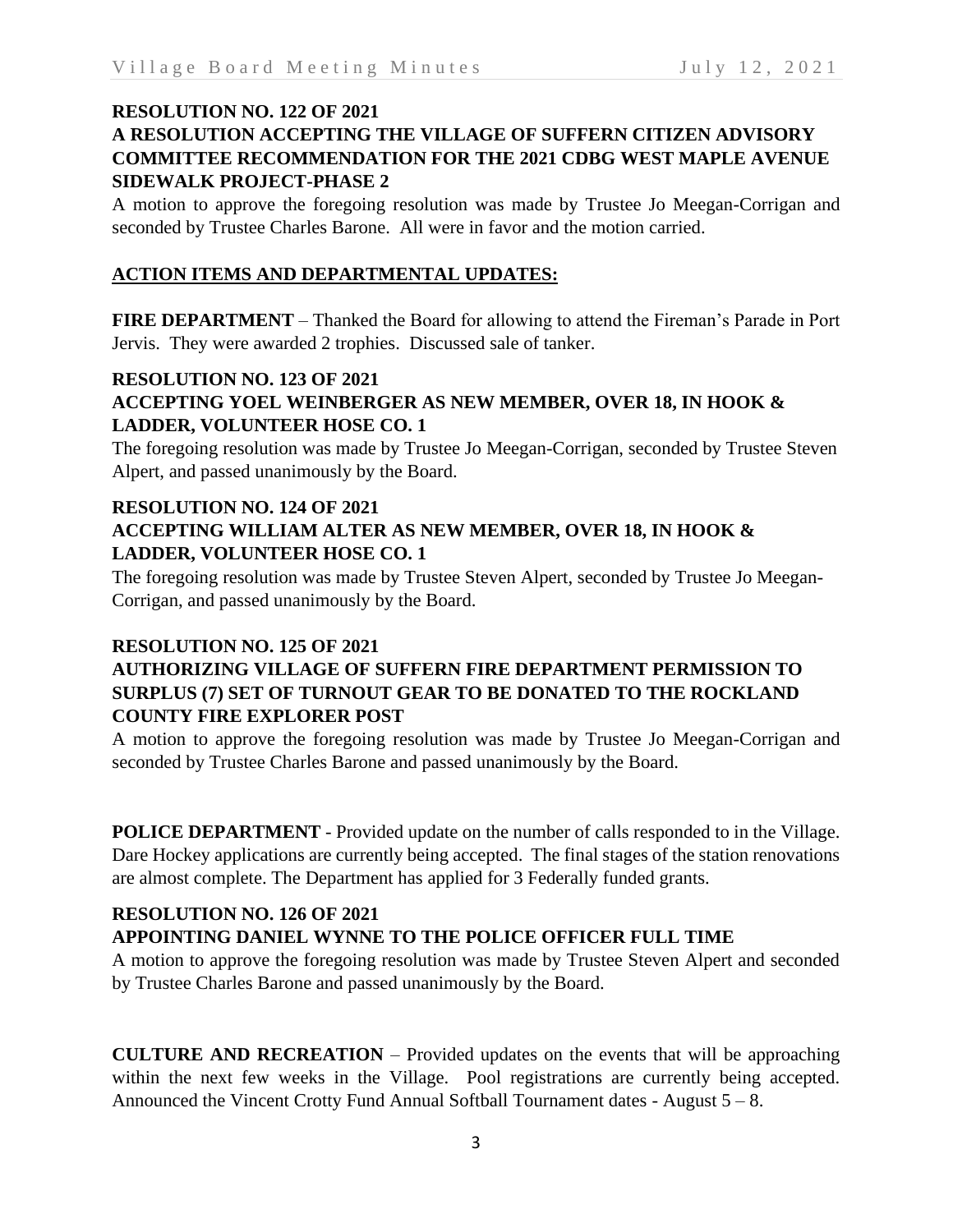# **RESOLUTION NO. 127 OF 2021 APPOINTING NICHOLAS KOENIGHEIT AS STUDENT LABORER AT THE SUFFERN MEMORIAL POOL SUMMER 2021**

A motion to approve the foregoing resolution was made by Trustee Jo Meegan-Corrigan and seconded by Trustee Charles Barone and passed unanimously by the Board.

# **RESOLUTION NO. 128 OF 2021**

# **APPOINTING MATTHEW MOISE AS REFRESHMENT STAND ATTENDANT 1 (SEASONAL) AT THE SUFFERN MEMORIAL POOL SUMMER 2021**

A motion to approve the foregoing resolution was made by Trustee Fred Sauberman and seconded by Trustee Charles Barone and passed unanimously by the Board.

# **PUBLIC COMMENT:**

Numerous residents commented**.**

# **DEPARTMENT OF PUBLIC WORKS**

# **RESOLUTION NO. 129 of 2021 ESTABLISHING THE POSITION OF WASTEWATER OPERATIONS & MAINTENANCE TECHNICIAN II (C)\***

A motion to approve the foregoing resolution was made by Trustee Charles Barone and seconded by Trustee Jo Meegan-Corrigan and passed unanimously by the Board.

## **RESOLUTION NO. 130 of 2021**

# **APPROVING THE APPOINTMENT OF DEREK DEZAGO TO THE POSITION OF WASTEWATER OPERATIONS & MAINTENANCE TECHNICIAN II (C)\***

A motion to approve the foregoing resolution was made by Trustee Jo Meegan-Corrigan and seconded by Trustee Charles Barone and passed unanimously by the Board.

## **RESOLUTION NO. 131 OF 2021**

# **AUTHORIZATION FOR APPLICATION FOR PAYMENT FOR DEWBERRY ENGINEERS, 600 PARSIPPANY RD, PARSIPPANY, NJ 07054, FOR THE HARDENING OF WATER TREATMENT PLANT AND BACKUP POWER FOR CRITICAL FACILITIES PROJECTS IN THE AMOUNT OF \$20,154.50**

The foregoing resolution was made by Trustee Jo Meegan-Corrigan, seconded by Trustee Charles Barone, and passed unanimously by the Board.

# **RESOLUTION NO. 132 OF 2021**

# **AUTHORIZING PAYMENT TO COVINO AND SONS' CONSTRUCTION COMPANY**

The foregoing resolution was made by Trustee Fred Sauberman, seconded by Trustee Charles Barone, and passed unanimously by the Board.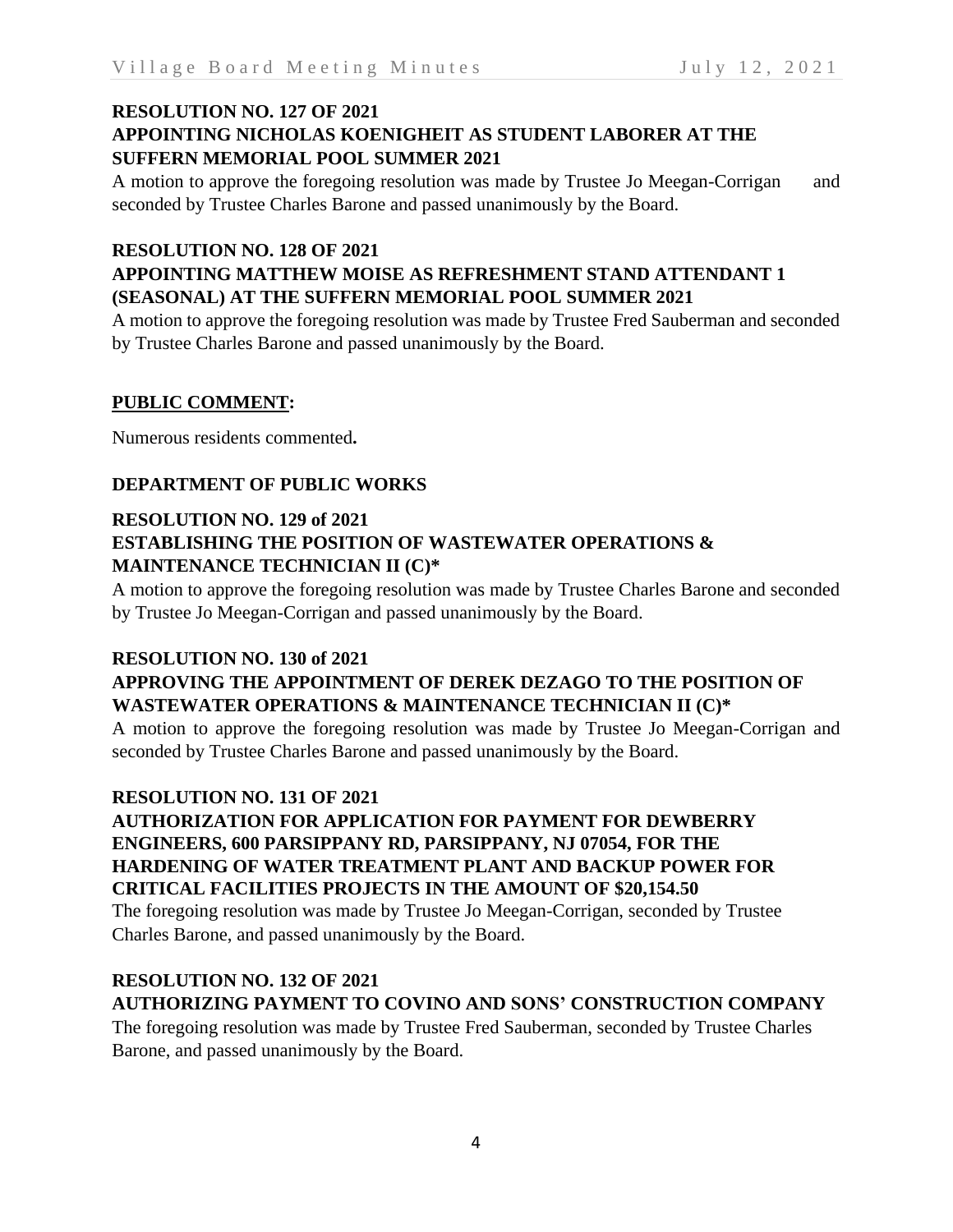## **RESOLUTION NO. 133 OF 2021 AUTHORIZING THE AWARD OF THE 2021 RIGHT OF WAY IMPROVEMENTS PROJECT TO DIAMOND CONSTRUCTION**

A motion to approve the foregoing resolution was made by Trustee Barone and seconded by Trustee Fred Sauberman and passed unanimously by the Board.

# **RESOLUTION NO. 134 OF 2021**

# **AUTHORIZING THE AWARD OF PHASE 11 ROADWAY IMPROVEMENTS TO TILCON NY**

A motion to approve the foregoing resolution was made by Trustee Charles Barone and seconded by Trustee Jo Meegan-Corrigan and passed unanimously by the Board.

# **RESOLUTION NO. 135 OF 2021**

# **AUTHORIZING THE AWARD OF THE DESIGN ENGINEERING/SURVEYING PROFESSIONAL SERVICES FOR THE LOT B IMPROVEMENTS PROJECT**.

A motion to approve the foregoing resolution was made by Trustee Steven Alpert and seconded by Trustee Charles Barone and passed unanimously by the Board.

# **RESOLUTION NO. 136 OF 2021 AMENDMENT OF RESOLUTION NO. 35 OF 2021 TO INCLUDE BACK-UP POWER FOR CRITICAL FACILITIES AMOUNT OF \$43,026.00**

A motion to approve the foregoing resolution was made by Trustee Fred Sauberman and seconded by Trustee Charles Barone and passed unanimously by the Board.

## **RESOLUTION NO. 137 OF 2021**

# **AUTHORIZING THE AWARD OF THE 2G GENERAL CONSTRUCTION CONTRACTNO. 2 FOR THE WWTP UPGRADE PROJECT**

A motion to approve the foregoing resolution was made by Trustee Charles Barone and seconded by Trustee Jo Meegan-Corrigan and passed unanimously by the Board.

# **RESOLUTION NO. 138 OF 2021**

# **AUTHORIZING THE AWARD OF THE 2E ELECTRICAL CONTRACT NO. 2 FOR THE WWTP UPGRADE PROJECT TO MEHL ELECTRIC AND COMMUNICATION COMPANY**

A motion to approve the foregoing resolution was made by Trustee Steven Alpert and seconded by Trustee Charles Barone and passed unanimously by the Board.

**TREASURER -** Provided updates on the American Rescue Plan Act of 2021 (ARPA21) Coronavirus Local Finance Recovery Fund (CLFRF) money due from New York State.

## **RESOLUTION NO. 139 OF 2021 AMENDING CAPITAL PROJECT 2021-004 -2021 ROAD IMPROVEMENTS**

A motion to approve the foregoing resolution was made by Trustee Charles Barone, seconded by Trustee Steven Alpert and passed unanimously by the Board.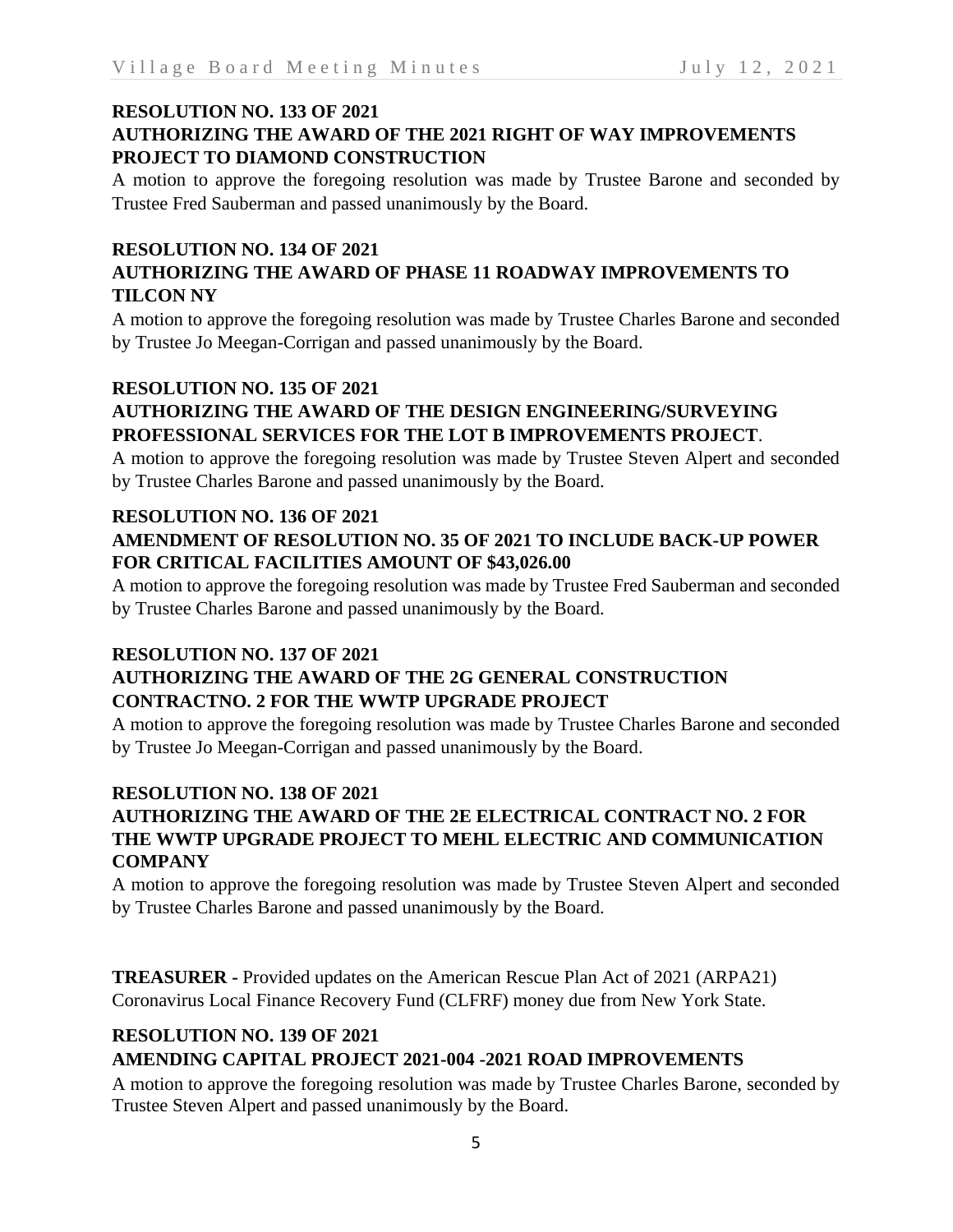# **RESOLUTION NO. 140 OF 2021 AMENDING THE BOND RESOLUTION ADOPTED ON NOVEMBER 9, 2020, RELATING TO THE CONSTRUCTION OF ROAD IMPROVEMENTS**

A motion to approve the foregoing resolution was made by Mayor Markunas, seconded by Trustee Charles Barone and duly put to a vote on roll call, which resulted as follows:

| AYES:               | Hon. Edward Markunas          |
|---------------------|-------------------------------|
|                     | <b>Trustee Charles Barone</b> |
|                     | Trustee Jo Meegan-Corrigan    |
|                     | <b>Trustee Steven Alpert</b>  |
| ABSENT <sup>1</sup> | Trustee Fred Sauberman        |

The resolution was declared adopted.

# **RESOLUTION NO. 141 of 2021 APPROVING THE APPOINTMENT OF MARIA DUFFY TO THE POSITION OF DEPUTY VILLAGE TREASURER FOR THE VILLAGE OF SUFFERN.**

A motion to approve the foregoing resolution was made by Trustee Steven Alpert and seconded by Trustee Charles Barone and passed unanimously by the Board.

## **The Mayor requested a 5-minute recess.**

## **ATTORNEY**

#### **RESOLUTION 142 Of 2021 APPROVING SETTLEMENT OF UNION GRIEVANCE ARBITRATION**

A motion to approve the foregoing resolution was made by Trustee Jo Meegan-Corrigan and seconded by Trustee Charles Barone and passed unanimously by the Board.

## **BOARD OF TRUSTEES** -

Trustee Jo Meegan-Corrigan – Social Media changes to be discussed at the August meeting.

## **MAYOR**

## **RESOLUTION NO. 143 OF 2021**

## **APPROVAL OF MINUTES BOARD OF TRUSTEES WORKSHOP MEETING OF JUNE 28, 2021**

A motion to approve the foregoing resolution was made by Trustee Jo Meegan-Corrigan and seconded by Trustee Charles Barone and passed unanimously by the Board.

## **RESOLUTION NO. 144 OF 2021**

# **APPOINTMENT OF BANKS DESTINE TO THE ZONING BOARD OF APPEALS**

The foregoing resolution was made by Trustee Steven Alpert, seconded by Trustee Charles Barone and passed unanimously by the Board.